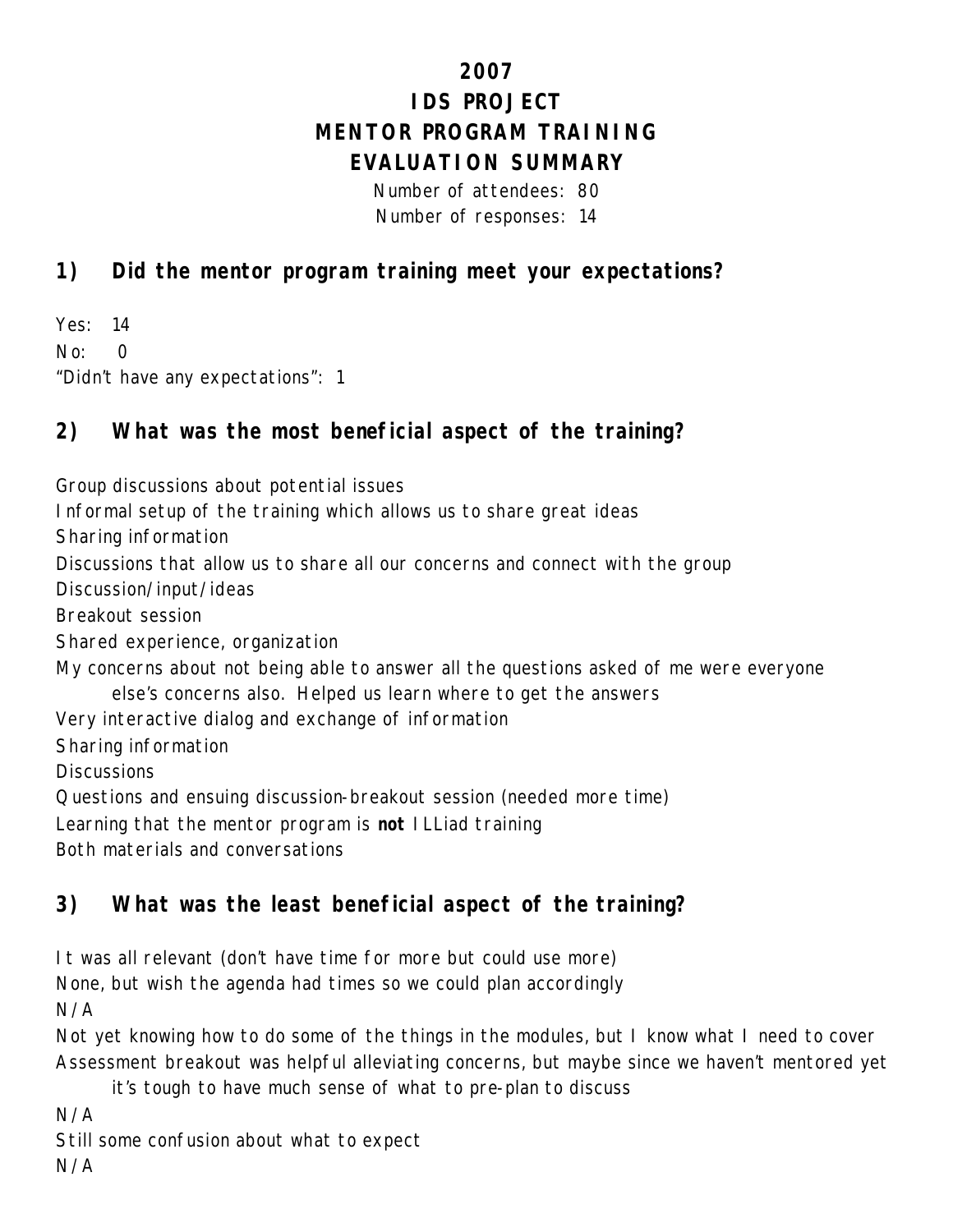Everything was beneficial

N/A

N/A

N/A

Can't think of anything. There really is not "dead weight" to eliminate Occasional side-tracked discussions

## **4) On a scale of 1-10 how helpful was the Mentoring Information Management System?**

|                    |              |             |                |   | (1 being not helpful and 10 being extremely helpful) |     |   |   |    |
|--------------------|--------------|-------------|----------------|---|------------------------------------------------------|-----|---|---|----|
|                    | $\mathbf{1}$ | $2^{\circ}$ | $\overline{3}$ | 4 | 5 <sub>5</sub>                                       | 6 7 | 8 | 9 | 10 |
| $8 = 4$<br>$9 = 2$ |              |             |                |   |                                                      |     |   |   |    |
| $10=6$             |              |             |                |   |                                                      |     |   |   |    |

### **Comments:**

Not sure yet but it seems useful

Looks helpful, will let you know when I get in there to really play with it!!  $\odot$ 

Looks very straightforward to use

Not sure yet

Haven't used it yet, but it seems like it will be essential

Program is well planned out

| 5)       |  |  | (1 being not helpful and 10 being extremely helpful) |  | On a scale of 1-10 how helpful was the Administration session? |
|----------|--|--|------------------------------------------------------|--|----------------------------------------------------------------|
|          |  |  | 2 3 4 5 6 7 8                                        |  | 10                                                             |
| $4 = 1$  |  |  |                                                      |  |                                                                |
| $7 = 1$  |  |  |                                                      |  |                                                                |
| $8 = 4$  |  |  |                                                      |  |                                                                |
| $9 = 3$  |  |  |                                                      |  |                                                                |
| $10 = 4$ |  |  |                                                      |  |                                                                |

### **Comments:**

Liked it all, liked understanding the relationships/roles Helped me understand the responsibilities of the various players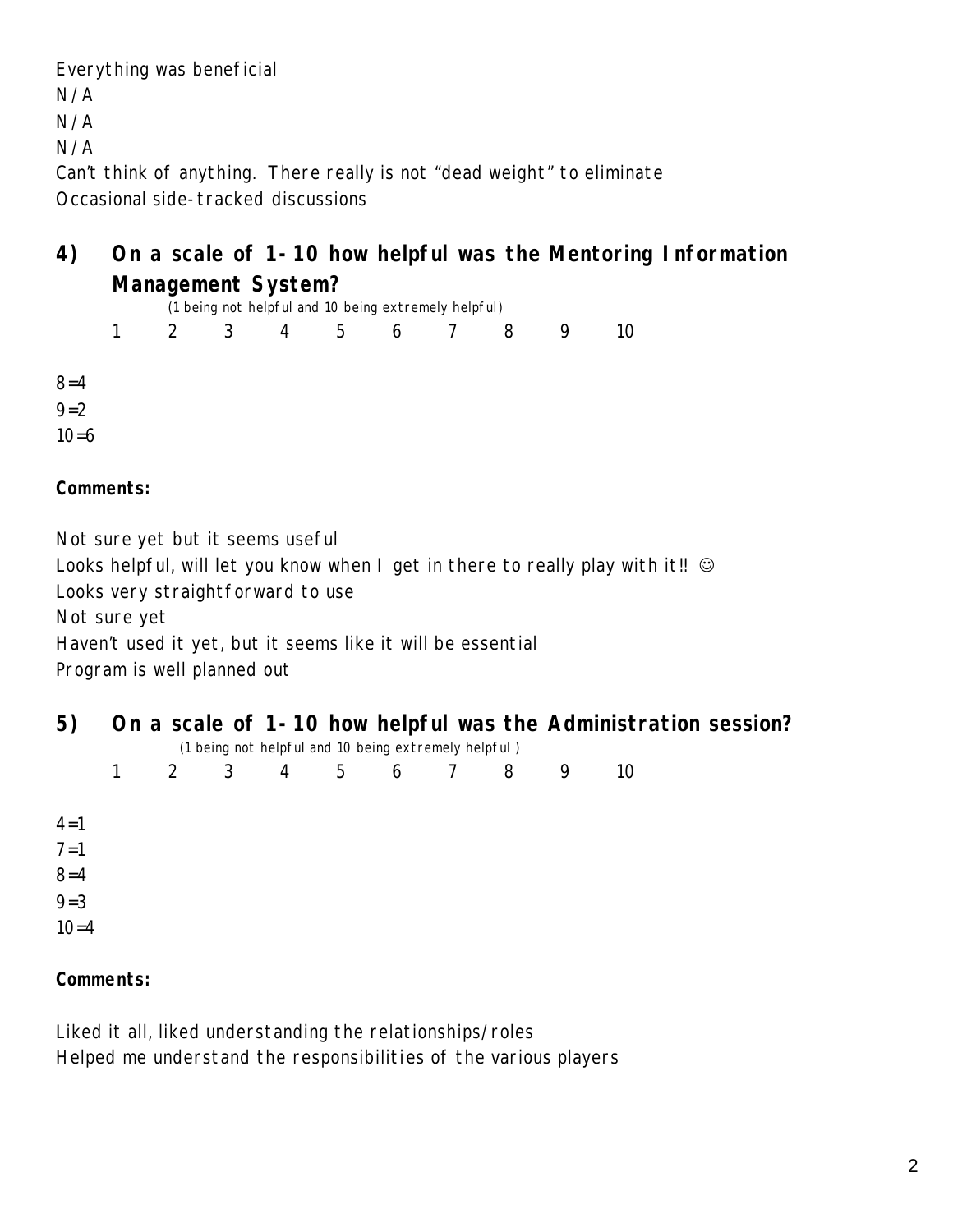| 6)      |  |  |                                                      |  |    |  | On a scale of 1-10 how helpful was the Mentoring the Library session? |  |
|---------|--|--|------------------------------------------------------|--|----|--|-----------------------------------------------------------------------|--|
|         |  |  | (1 being not helpful and 10 being extremely helpful) |  |    |  |                                                                       |  |
|         |  |  | 2 3 4 5 6 7 8                                        |  | 10 |  |                                                                       |  |
|         |  |  |                                                      |  |    |  |                                                                       |  |
| $7 = 2$ |  |  |                                                      |  |    |  |                                                                       |  |
| $8 = 3$ |  |  |                                                      |  |    |  |                                                                       |  |
| $9 = 3$ |  |  |                                                      |  |    |  |                                                                       |  |
| $10=6$  |  |  |                                                      |  |    |  |                                                                       |  |
|         |  |  |                                                      |  |    |  |                                                                       |  |

#### **Comments:**

The agenda says "Mentoring the Library Timeline" but we didn't really discuss the timeline in detail Very good info as to what to expect so we aren't going in cold turkey!! © Very helpful-great starting points

| 7)       |  |  | (1 being not helpful and 10 being extremely helpful) |  |    | On a scale of 1-10 how helpful was the Overview of Modules? |  |
|----------|--|--|------------------------------------------------------|--|----|-------------------------------------------------------------|--|
|          |  |  | 2 3 4 5 6 7 8 9                                      |  | 10 |                                                             |  |
| $6 = 2$  |  |  |                                                      |  |    |                                                             |  |
| $7 = 2$  |  |  |                                                      |  |    |                                                             |  |
| $8 = 5$  |  |  |                                                      |  |    |                                                             |  |
| $9 = 2$  |  |  |                                                      |  |    |                                                             |  |
| $10 = 3$ |  |  |                                                      |  |    |                                                             |  |

#### **Comments:**

Needed more time to review them Very nice, very thorough I will need to know how to do specifics Had hoped for more comments More time on modules would be helpful

# **8) On a scale of 1-10 how helpful was the breakout session?**

(1 being not helpful and 10 being extremely helpful)

1 2 3 4 5 6 7 8 9 10

#### **Did you attend the Technical session?** 8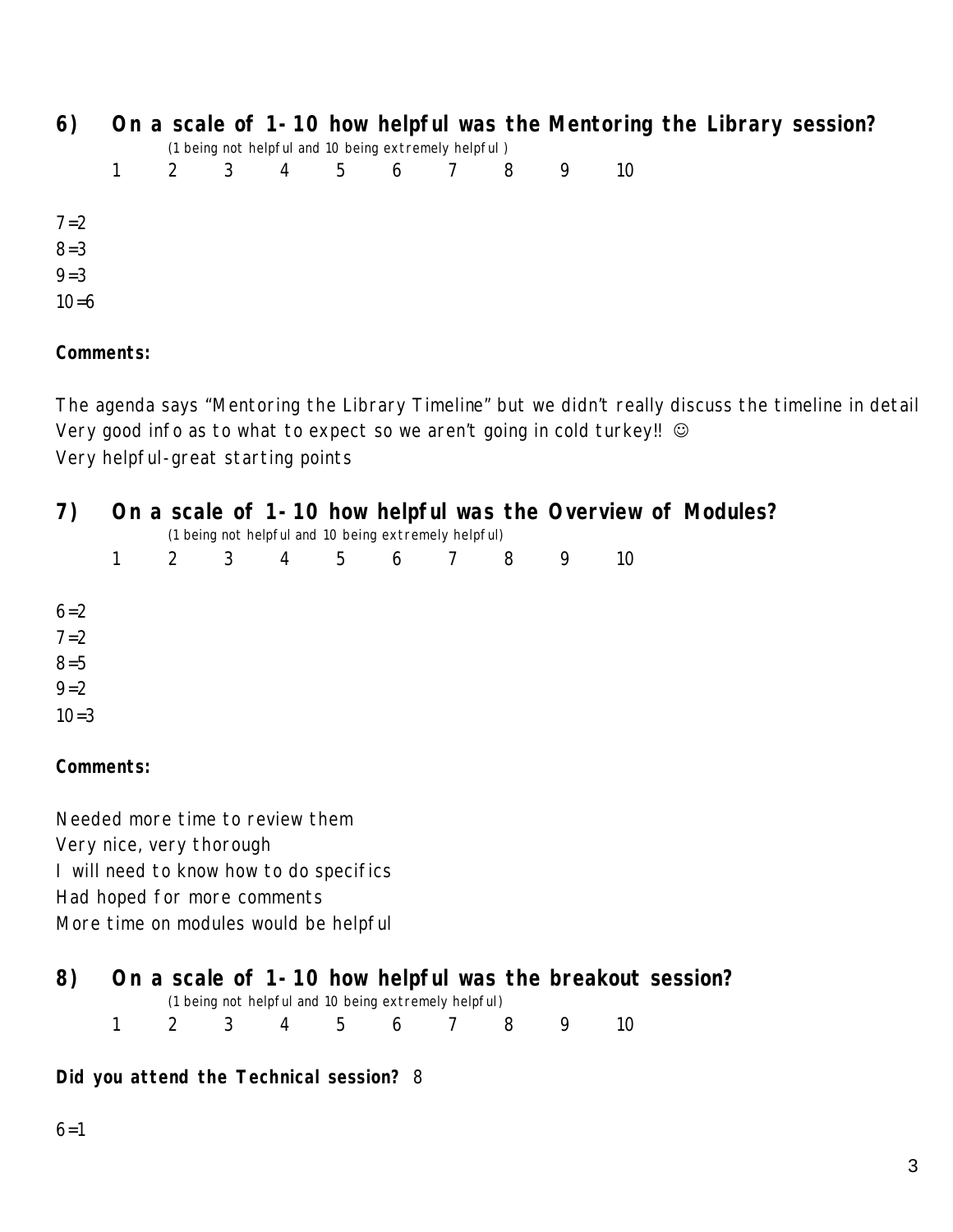$7 = 1$  $9=2$  $10=2$ 

#### **Comments:**

Needed more time

### **Did you attend the Application session?** 6

 $6=1$ 8=3  $9 = 1$  $10=2$ 

**Comments:**

Very open ended—we weren't sure what to discuss at first

Like the information sharing

I think once we get further into this we will be able to discuss more

| 9)        |   |             |                |  | (1 being not helpful and 10 being extremely helpful) |   | On a scale of 1-10 how helpful was the Review/Case Study? |  |
|-----------|---|-------------|----------------|--|------------------------------------------------------|---|-----------------------------------------------------------|--|
|           | 1 | $2^{\circ}$ | $\overline{3}$ |  | 4 5 6 7 8                                            | 9 | 10                                                        |  |
| $6 = 1$   |   |             |                |  |                                                      |   |                                                           |  |
| $7 = 2$   |   |             |                |  |                                                      |   |                                                           |  |
| $8 = 6$   |   |             |                |  |                                                      |   |                                                           |  |
| $9 = 2$   |   |             |                |  |                                                      |   |                                                           |  |
| $10=3$    |   |             |                |  |                                                      |   |                                                           |  |
| Comments: |   |             |                |  |                                                      |   |                                                           |  |

Could use more discussion about how to make things better Wow! Great example. Very insightful Enlightening! A little too general

# **10) Please share your thoughts on future mentor program training sessions.**

Maybe mentors could start discussions with others beforehand/continue afterwards through special list or wiki